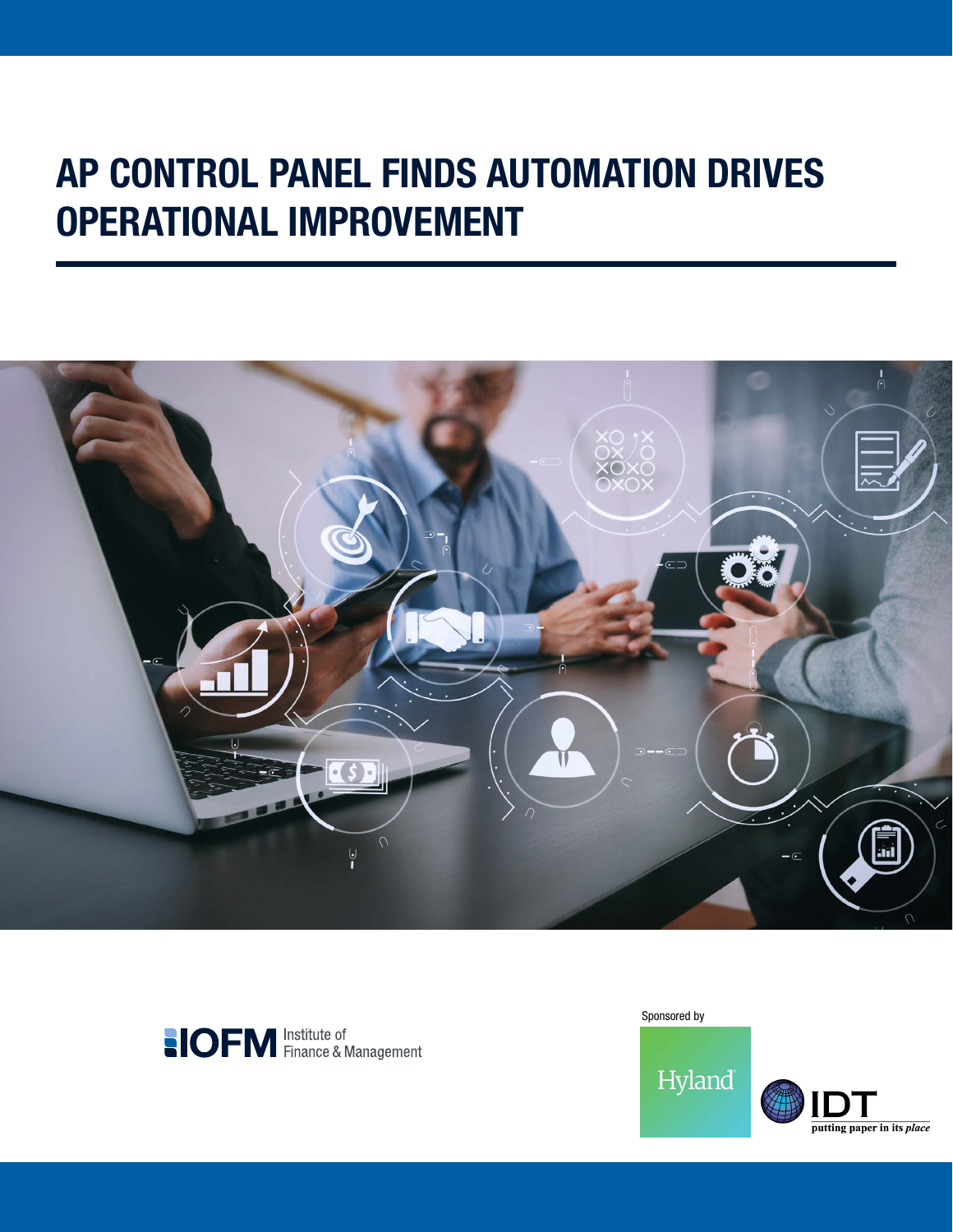## AP CONTROL PANEL FINDS AUTOMATION DRIVES OPERATIONAL IMPROVEMENT

#### The Role of Control in AP

Few things are as unnerving as the feeling of being out of control.

This is especially true in accounts payable, where businesses have a lot riding on how efficiently and effectively they manage their invoice processing and supplier payments. Research from the Institute of Finance and Management (IOFM), "The Future of Accounts Payable," suggests that accounts payable departments need to improve control in four areas:

- Operations
- Working Capital
- Compliance
- Security

Accounts payable departments that lack of control in any one of these areas are at greater risk for higher costs, errors, upset suppliers and fraud.

To more closely examine the relationship between control and invoice processing performance, Hyland and IOFM collaborated to create The AP Control Panel, a first-of-its-kind online tool to benchmark the levels of control across accounts payable departments.

#### The AP Control Panel

Hyland and the Institute of Finance & Management have partnered to create the AP Control Panel, a first-of-itskind tool to evaluate AP departments' level of control over operations, cash flow, compliance and security. [Learn more here](https://www.hyland.com/explore/accounts-payable/control-panel).

### The AP Control Panel: Can Automation Improve Operational Control?

Fifty-one percent of accounts payable professionals anticipate that their department's business processes will become more complex over the next three years,

according to IOFM research. Increased accounts payable complexity is the direct result of high paper volumes, the diversifying mix of invoice delivery channels, new data capture demands, the growth of global and regional shared services centers supporting multiple currencies, languages and regulations, and the need to integrate with multiple enterprise resource planning (ERP) platforms. Without the proper controls, increased processing complexity can cause higher costs, more errors, slower cycle times, less visibility, and strained supplier relationships.

Can automating processes help overcome this complexity? Is there a relationship between accounts payable automation and operational control and improvement? To find out, IOFM analyzed AP Control Panel data submitted during the winter of 2018- 2019. Survey participants ranked their capabilities and selected specific categories applicable to their operations to create a measurable self-assessment of their:

- Total invoice volume
- Degree of automation
- Ability to view and track invoices throughout the AP process
- Methods by which they can search for invoices
- Visibility into notes, correspondence and modifications associated with invoices
- Ability to acquire performance data to support AP operational improvement

The overall objective of the analysis was to determine not only the relationship between automation and operational control, but to assess how successful automation is in providing deep visibility into payment processes and business intelligence that can lead to organizational improvement.

#### Invoice Volumes and Automation

A natural assumption is that high volumes of invoices would correlate to significant levels of automation. This is generally accurate.

As seen in Figure 1 below, the dark blue color represents low invoice volumes and light blue represents higher invoice volumes. Those respondents with more invoices tended to have more significant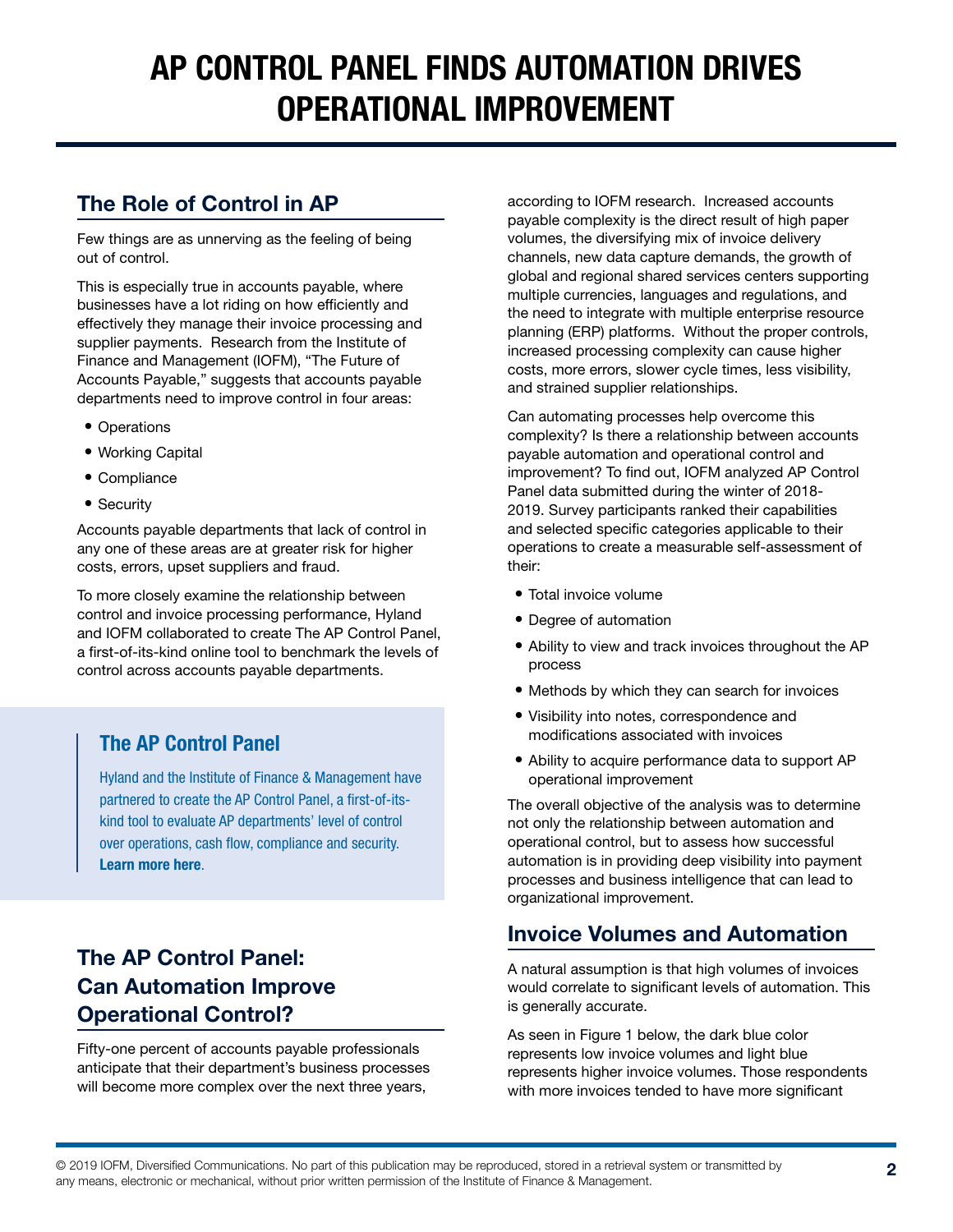degrees of automation by about two to one. The remainder of high-invoice respondents were about evenly divided between having limited and moderate automation.



Nearly half of respondents with low invoice volumes indicated they had limited automation, as one would expect; but the number of organizations with low invoice and significant automation was surprisingly high in this group, only 12 percent less than those with limited automation.

So while one would expect to find a dramatic difference in levels of automation among AP departments based on invoice volume, many AP departments with high invoice volumes still process many invoices manually, and contrarily, AP departments with low invoice volume may still have significant automation at their disposal.

The question is, how effective are those automated systems at providing useful business intelligence?

#### Automation and Invoice Tracking **Capability**

One of the presumed benefits of most automated AP systems is the visibility they provide into process performance. These include such measurements as time to approve invoices, time to pay them and workload per accounts payable employee (invoice cost per FTE). These metrics track the overall efficiency of the department and can facilitate staff performance evaluations based on their output of work.

As shown in Figure 2 below, those organizations with significant automation have much greater insight into these performance measures than those without. No respondents with limited automation reported that tracking this information was easy, whereas nearly a third with significant automation responded that collecting this data was easy or extremely easy.

What's telling, however, is that even in the group with significant automation, more than 40 percent found this to be difficult or extremely difficult. Clearly, having automation does not guarantee visibility into transactional process efficiencies.



#### Organizations Ability to View and Track Process Performance Metrics, by Level of Automation

#### Methods of Sorting Invoices

Some of the key functionality AP automation should provide is the ability to sort invoices by multiple methods. This is valuable for researching invoices from a specific supplier, performing lookups by amount or invoice number, finding out which invoices are oldest, and so on.

The survey tabulated the combined responses for the following sortation criteria:

- Date of receipt
- Invoice owner
- Due date
- Invoice date
- Invoice amount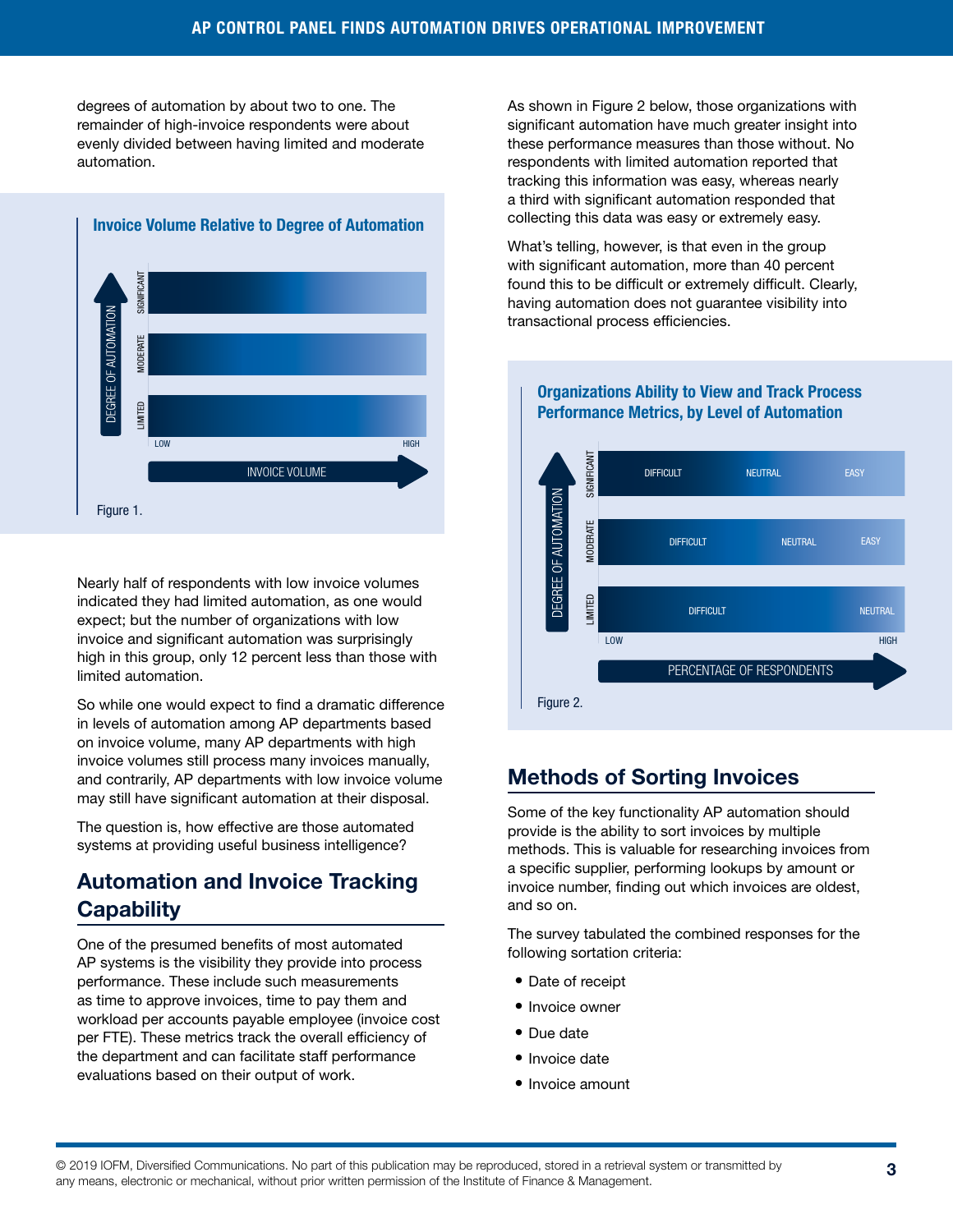- PO number
- Supplier
- Invoice number

Figure 3A shows the combined data for all respondents:



While most survey participants can sort by supplier and invoice number, far fewer can sort by key dates or invoice owner. Lack of access to this information can result in invoices being paid late and prevent the organization from being able to see who's spending the most, for example.

Also note that information highly specific to particular invoices—invoice number, PO number, amount—are easier to sort for than more general, aggregated data like due date. For many, that means that the AP automation system is better as a research tool used in resolving one-off problems than it is in providing broader data about where processing backlogs are or who's creating them.

When taken in the context of degree of automation, it becomes clear that those with significant automation do have more sorting options that those with limited or moderate information. Yet the average number of sort parameters accessible to even those with robust automation is just over five—far short of the eight possible responses offered in the survey. See Figure 3B.

While those AP departments with more automation capabilities have greater visibility into their data, is it really enough?

Average Number of Invoicing Sorting Methods Available by Degree of Automation (Max. 8)



### Notes, Correspondence and Invoice Modification Tracking

How well respondents are able to view notes attached to invoices within their systems? These might alert the AP team that the vendor doesn't appear to be in the system and may need to be entered in the vendor master file; that the invoice still needs to be routed to someone for handling or approval; that it is under dispute resolution—and the like.

Automation should provide a means to do this. It will save time and effort on the part of the team by telling them what needs to be done and prevent them from paying an invoice that's still being investigated. It saves times that might otherwise be wasted by re-doing research that's already been done by someone else.



#### Respondents Ability to See and Track Invoice-Specific Notes and Modifications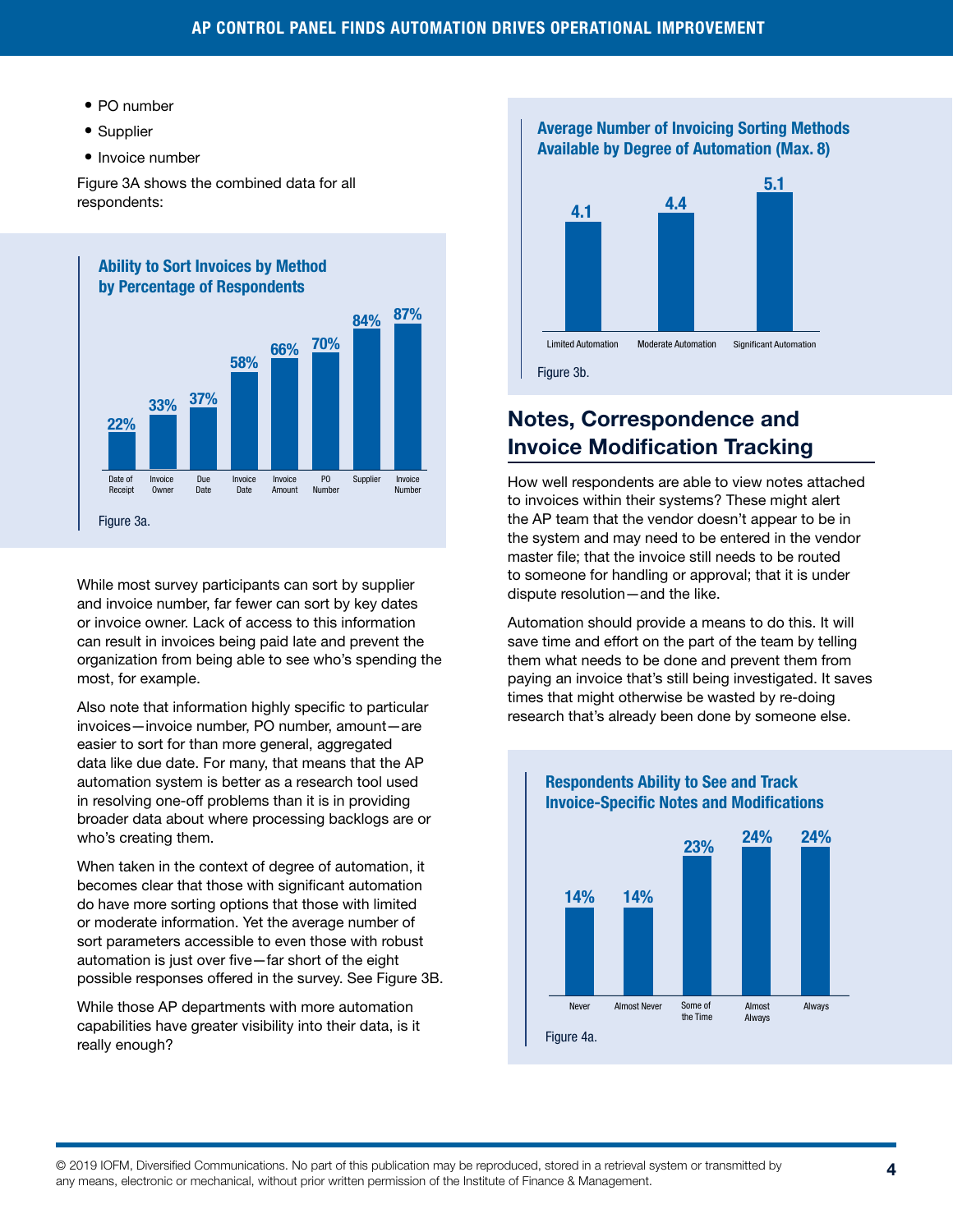While notes provide highly useful information to the AP team, fewer than half of respondents said they can see this information always or almost always; over a fourth of them said they could never or almost never see this. (See Figure 4A.)

How does this data look when it's categorized by degree of automation? See Figure 4B.

Here, the benefits of automation are more clear-cut. Those with significant degrees of automation were much more likely to be able to track invoice-specific notes and modifications than those with only limited automation. Those respondents who reported having moderate automation took a more middle ground, most often reporting that they could sometimes acquire this information.

Respondents Ability to See and Track Invoice Notes and Modifications by Degree of Automation



### Process Performance Metrics

While being able to track details about individual invoices is important in day-to-day operations, having access to the aggregate data provided by any automation system is vital. Residing within that data are clues to inefficiencies and bottlenecks, business intelligence about how long it takes to get an invoice approved and paid, even metrics about how many invoices are being handled by each employee, both individually and on average.

Yet the survey reveals that more than half of respondents found obtaining this information difficult or extremely difficult. Fewer than one in five said it was easy or extremely easy. (See Figure 5A.)



Respondents' ease of Viewing and Tracking

How does this correlate to the respondents' level of automation? Here, it's clear that the greater the degree of automation, the more insight AP has to its performance. No respondents with limited automation found this process easy. However, it's also important to note that even those participants with significant automation found this difficult more often than they found it easy. (See figure 5B.)



## Respondents' ability to View and Track Process

#### Overall Efficiency and Transparency

The combined picture of AP's efficiency and insight into the data available is consistent with what's been seen up to this point. Figure 6 shows how respondents fared on an aggregate scorecard in which all four measurements are weighted equally, with the best possible score being 100 percent.

While an increased degree of automation definitely improves overall business insight, even those